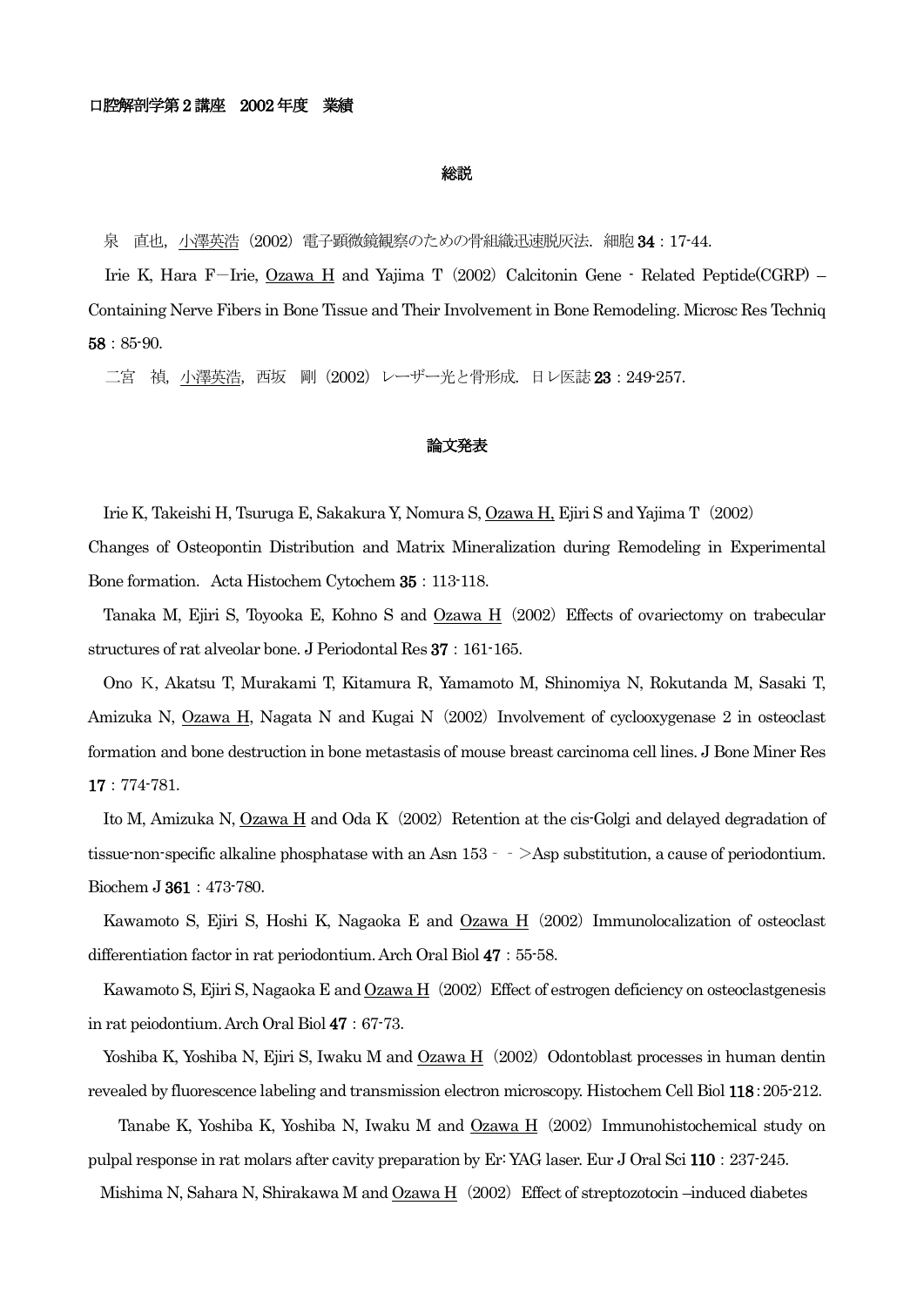mellitus on alveolar bone deposition in the rat. Arch Oral Biol 47:843-849.

### その他

伊藤将広,織田公光,網塚憲生,小澤英浩(2002)アルカリフォスファターゼ遺伝子異常による致死性骨疾 患. The BONE 16: 3-7.

佐原紀行,小澤英浩(2002)生理的歯根吸収の開始時に認められる破歯細胞の分化.The BONE 16:103-107. 星 和人, 江尻貞一, 小澤英浩 (2002) 骨の石灰化結晶の crystal sheath. The BONE 16 : 205-208. 佐原紀行, 小澤英浩 (2002) エナメル質を吸収するヒト破骨細胞の微細構造. The BONE 16:329-333. 細矢明宏,佐原紀行,小澤英浩(2002)未固定非脱灰凍結切片法-特に骨組織観察の実際と利点について-. The BONE 16:427-431.

三嶋直之, 白川正順, 細矢明宏, 佐原紀行, 小澤英浩 (2002) 糖尿病が歯槽骨の骨形成に及ぼす影響―スト レプトゾトシン誘発糖尿病ラットにおける観察―.The BONE 16:519-523.

## 学会発表

The 3rd Asian-Pacific International Congress of Anatomists, Hamamatsu, Japan, March, 2002.

The effect of diabetes on the bone remodeling of alveolar walls: Mishima N, Sahara N, Shirakawa M and Ozawa H (Acta Aantomica Nipponica 77:41, 2002)

The 3rd Asian-Pacific International Congress of Anatomists, Hamamatsu, Japan, March, 2002.

Coronal cementogenesis of horse teeth: Sahara N and Ozawa H (Acta Aantomica Nipponica 77:41, 2002)

The 3rd Asian-Pacific International Congress of Anatomists, Hamamatsu, Japan, March, 2002.

An immunohistochemical study of hard tissue formation in a subcutaneously-transplanted tooth:

Hosoya A, Yoshiba K, Yoshiba N, Hoshi K, Matsuura S, Iwaku M and Ozawa H (Acta Aantomica Nipponica 77:42, 2002)

日本解剖学会(第107 回)平成14 年3 月

Thanatophoric Dysplasia type II の頸骨における血管侵入の異常について:網塚憲生, 佐々木朝代, 浅輪幸 世, 小澤英浩(解剖誌抄録77:34, 2002)

日本解剖学会(第107 回)平成14 年3 月

軟骨内骨化における血管内皮細胞の軟骨侵入と基質分解:佐々木朝代,網塚憲生,小澤英浩 (解剖誌抄録 77 : 34,2002)

日本解剖学会(第107 回)平成14 年3 月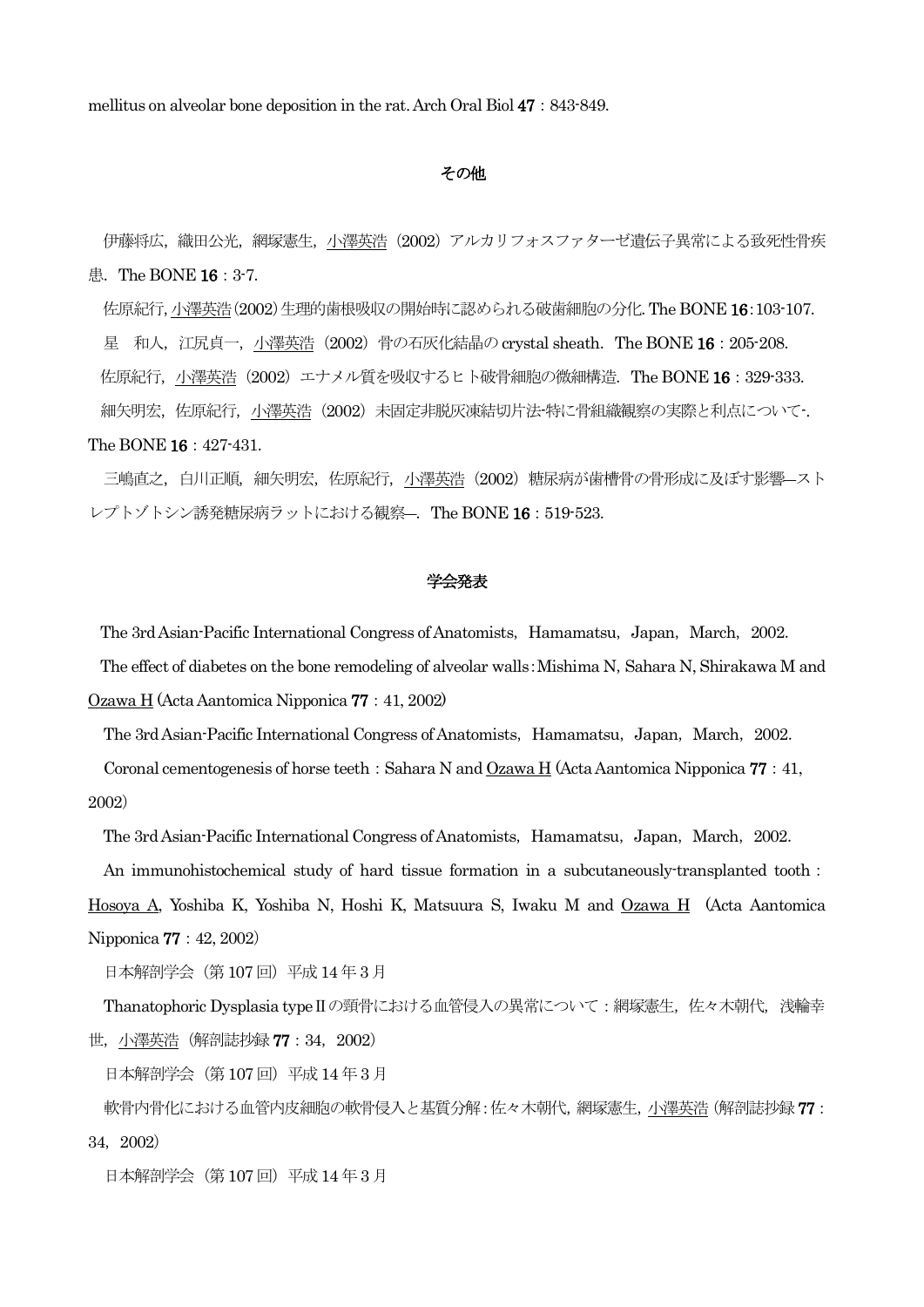マウス顎下腺の形態形成過程での腺腔形成に先がけ観察される終末芽中心での細胞分裂活性の上昇:松浦幸

子, 小澤英浩(解剖誌抄録 77 : 64, 2002)

骨形態計測学会(第22 回)平成14 年 6 月

mechanical stress が糖尿病に伴う骨減少症(osteopenia)におよぼす影響:三嶋直之,白川正順,佐原紀行,

小澤英浩(日骨形態誌 12:s55, 2002)

骨形熊計測学会(第22回)平成14年6月

EP4agonist によるラット大腿骨の経日的組織変化について:佐原紀行,田中雅治,片山輝昭,山口康二郎, 細矢明宏,松浦幸子,小澤英浩 (日骨形態誌 **12**:s68,2002)

日本骨代謝学会(第43 回)平成14 年 7 月

破骨細胞における骨芽細胞分化誘導因子の発現:宇田川信之,伊藤雅波,李 小丹,小澤英浩,高橋直之(日

骨代謝誌 20:29, 2002)

日本骨代謝学会(第43 回)平成14 年7 月

EP4agonist 投与ラットの大腿骨における骨組織の経時的変化:田中雅治,佐原紀行,片山輝昭,山口康二 郎, 細矢明宏, 松浦幸子, 小澤英浩 (日骨代謝誌 20 : 92, 2002)

日本骨代謝学会(第43 回)平成14 年 7 月

歯髄の硬組織誘導能に関する免疫組織化学的研究:細矢明宏,星 和人,松浦幸子,吉羽邦彦,笠原悦男,

小澤英浩 (日骨代謝誌 20:95,2002)

日本骨代謝学会(第43 回)平成14 年 7 月

前破骨細胞における TRACPase 陽性反応の局在:川原一郎,栗原三郎,井上勝博,小澤英浩(日骨代謝誌

20:108,2002)

日本骨代謝学会(第43 回)平成14 年 7 月

糖尿病に伴う骨減少症とmechanical stress:三嶋直之,白川正順,佐原紀行,細矢明宏,松浦幸子,小澤英 浩(日骨代謝誌 20:140,2002)

24nd Annualmeeting of the American Society for Bone and Mineral Research, San Antonio, Texas, USA, October, 2002.

Prostaglandin E EP4 Receptor Agonist Induces the Bone Formation by an Alteration of the Osteoblast and Osteoclast Dynamic State:Tanaka M, Sahara N, Katayama T, Yamaguchi K, Hosoya A, Mishima N, Matsuura S and Ozawa H $(J$  Bone Miner Res 17: M206, 2002)

24nd Annualmeeting of the American Society for Bone and Mineral Research, San Antonio, Texas, USA, October, 2002.

Expression of Osteoblast Differentiation Factor in Mature Osteoclasts:Udagawa N, Itoh K, Li X T, Ozawa H and Takahashi N (J Bone Miner Res 17:s344, 2002)

歯科基礎医学会(第44 回)平成14 年 10 月